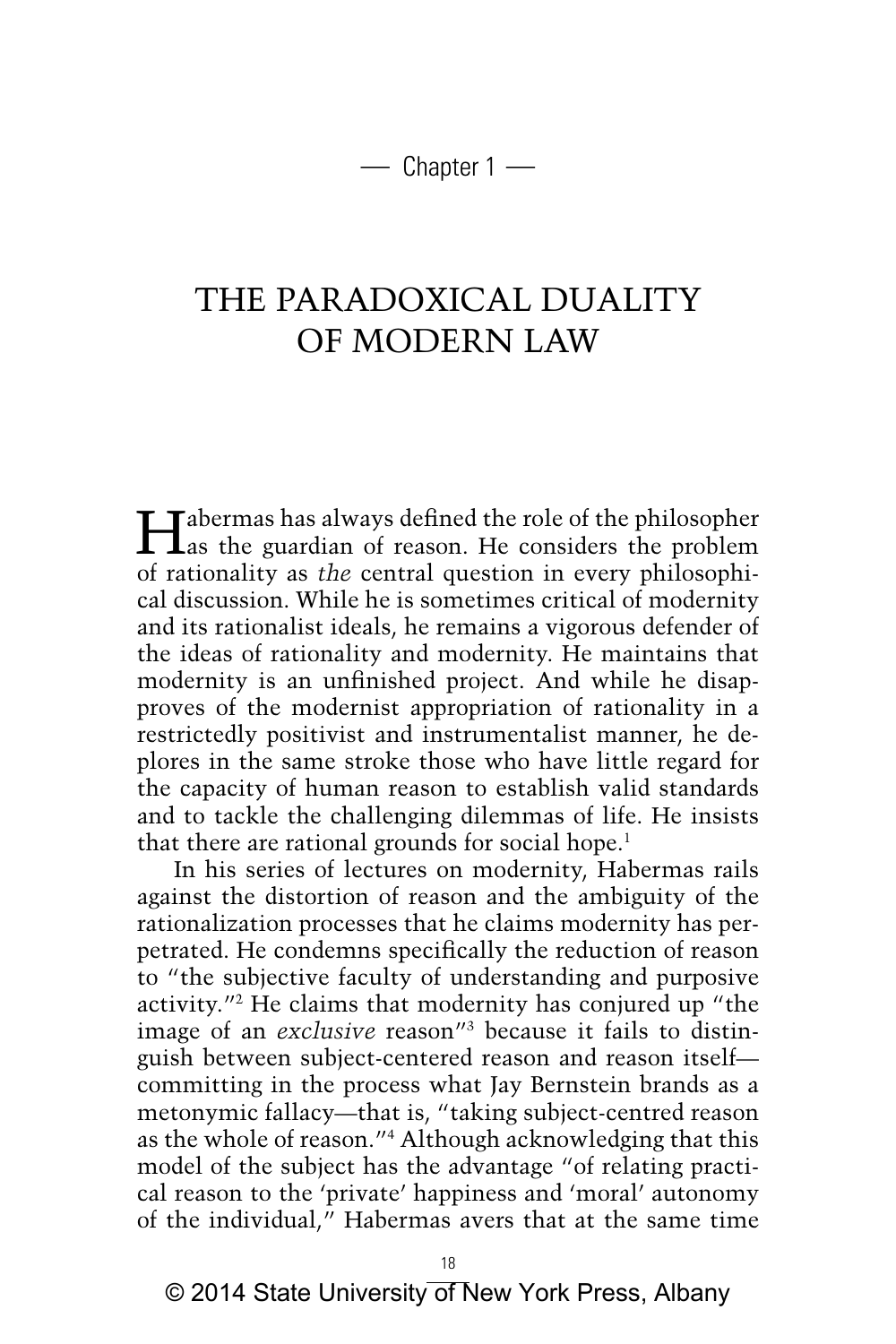subject-centered reason detaches "practical reason from its anchors in cultural forms of life and sociopolitical orders."5

On the one hand, it must be granted that modernity made possible the rationalization of society.<sup>6</sup> On the other hand, it must be asserted that such rationalization of society was premised on a limited understanding of practical reason, "as if only empirical or scientific validity claims about factual states of affairs can be rationally contested and redeemed."7 As a result, we have the increasing domination of modern societies by systems of strategic calculation aimed solely at control over nature and people and the manufacture of material products. This is most evident in the economic order and bureaucratic state administration.

Habermas argues that this state of affairs is unsatisfactory since "neither a productive market economy nor an effective public administration [is] sufficient to hold together a complex modern society."8 In the political arena this has also fostered a gross misconception, as it abets an understanding of politics in which rationality is equated with the efficacy of means. Reason comes to be understood as the efficient pursuit of individual and collective ends, with nary a regard for the ends themselves.

As a corrective to this misconception, Habermas proposes the substitution of self-centered reason with a decentered one, justifying this move by citing its advantage: "A concept of reason transposed into the linguistic medium and unburdened of the exclusive relationship to moral issues plays a different role in theory construction; it can serve the descriptive purposes of a rational reconstruction of competences and structures of consciousness operative in history."9

## **COMMUNICATIVE ACTION** AND SOCIAL COORDINATION

Habermas anchors his critical theory of societal rationalization in the premise that claims pertaining to the normative regulation of human interaction are subject to critique. He also refrains from equating modern practical reason with instrumental or strategic rationality.10 He points out that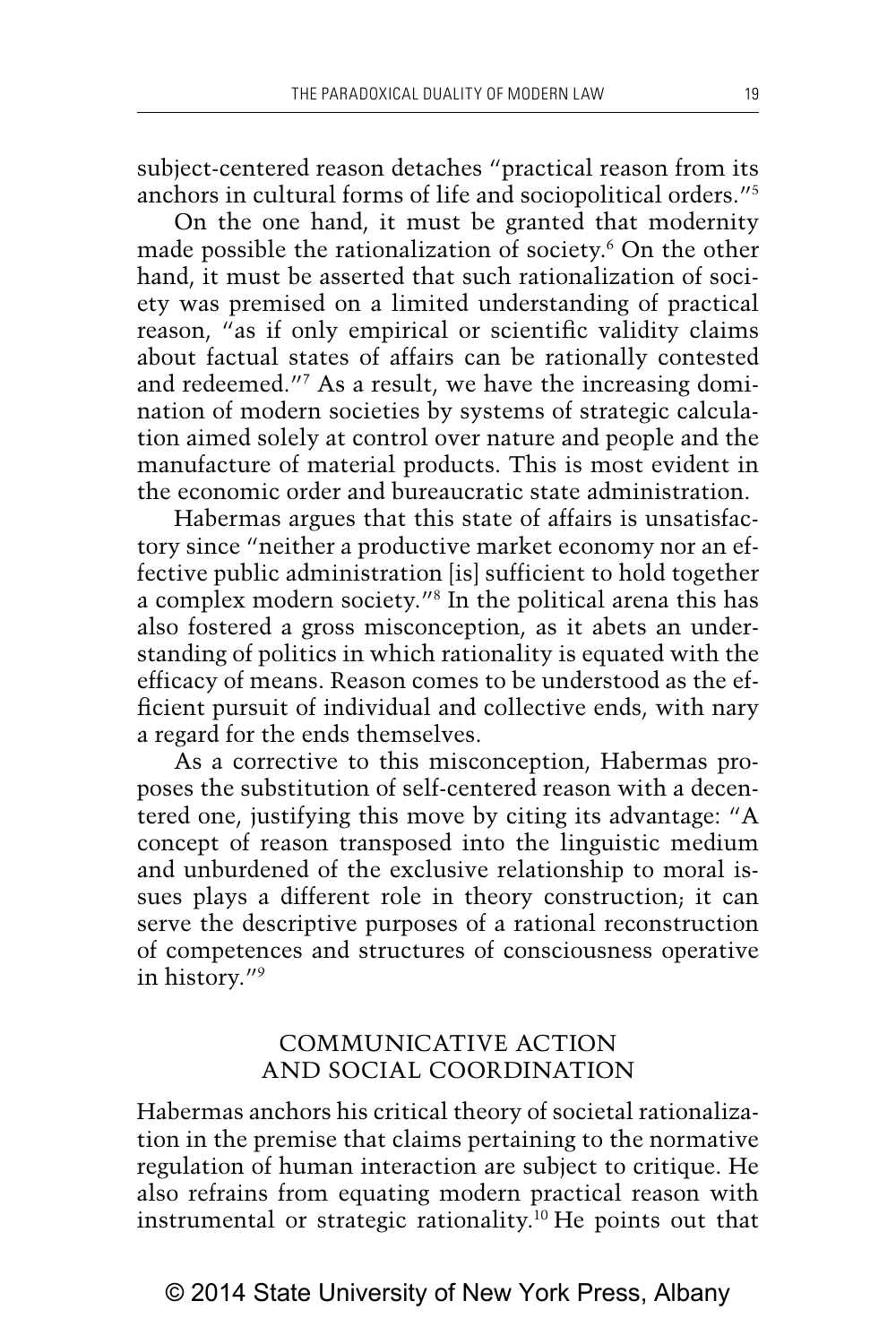not all social actions can be reduced to instrumental or strategic orientation to *success*—"defined as the appearance in the world of a desired state, which can, in a given situation, be causally produced through goal-oriented action or omission"<sup>11</sup>-otherwise, all the various actors involved in social action are to be suspected as looking on one another as mere conditions or means to their respective ends. Habermas finds this absurd because it would mean that objects and people are to be treated on the same level, and that human interaction is to be characterized by manipulation or by systems of enticement and intimidation.

Such an underhanded mode of interaction Habermas finds inapt to account for how the social fabric is able to hold society together steadfastly. Instrumental or strategic action reduces "rationality and subjective meaning . . . as something which arises from the consciousness of each individual, rather than from the communicative relation which is always present and which is always recreated between several individuals."12 Communicative relation among individuals is something too obvious to dismiss or disregard. As Howard Williams points out:

Community is implicit in linguistic communication. For an utterance to be received and properly comprehended there has to be a reciprocal acceptance of a grammatical structure for the language concerned. This grammar is not fixed, it changes as the society changes but it is only transformed consensually. You cannot employ a language that is solely personal. To belong to this community you need as an individual to demonstrate "communicative competence." Where such communicative competence exists "an ideal speech situation" has been attained in which the participants' utterances are both intelligently expressed by the speaker and easily comprehended by the intended audience.<sup>13</sup>

Habermas embarks on a project to rehabilitate the idea of rationality—a rethinking of the problem of rationality and the process of rationalization. His project involves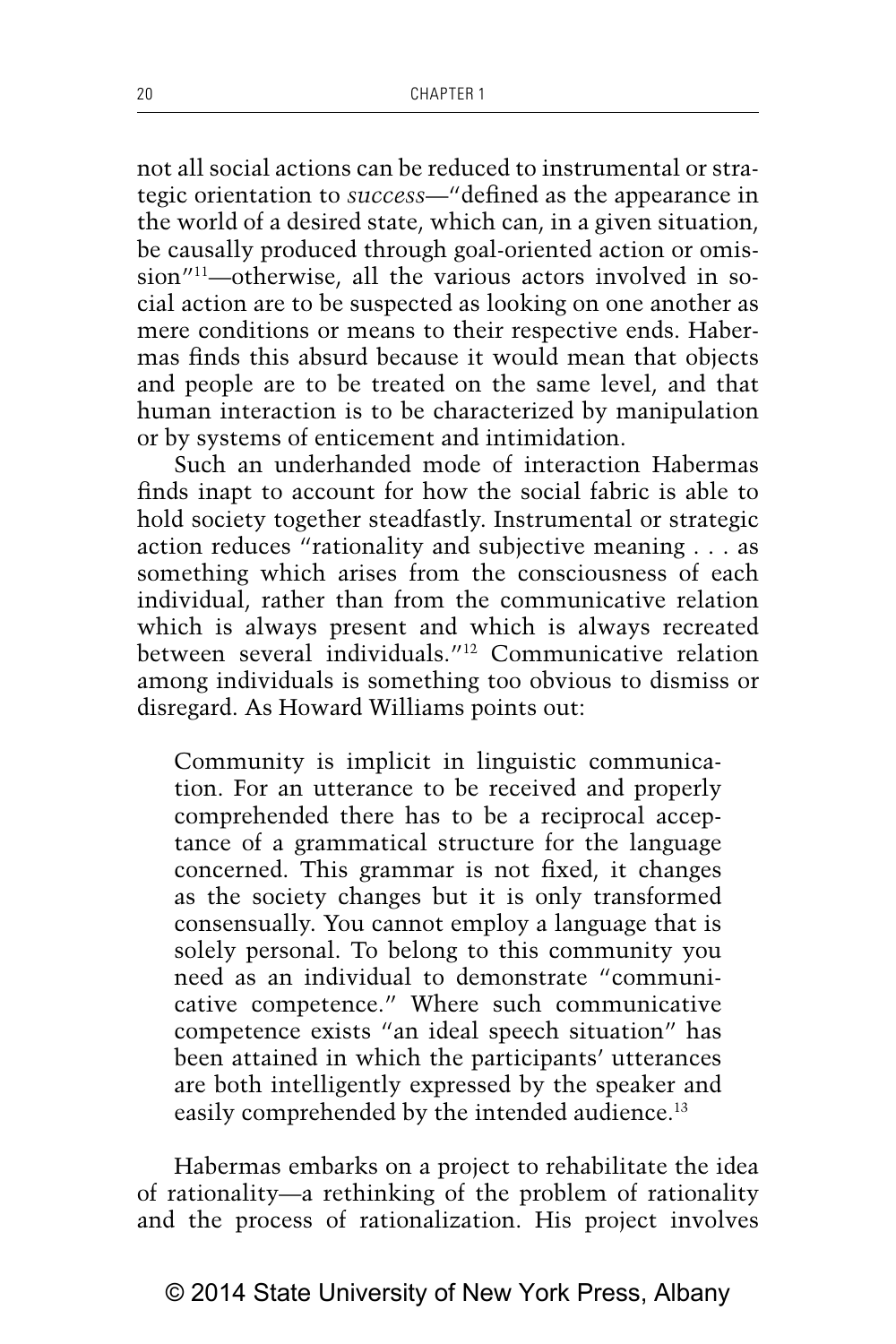incorporating the category of communicative action into the conception of purposive-rational action. Communicative action stands apart from both instrumental and strategic action by reason of its orientation towards understanding.14 Actors who are oriented towards understanding subordinate their individual goals to their desire to reach a common understanding with other social actors. They act differently from actors oriented towards success, who prioritize their individual goals and act only on the basis of calculations of how optimally they can attain their respective goals. Habermas elaborates on the distinctive character of the orientation to understanding:

Reaching understanding is considered to be a process of reaching agreement among speaking and acting subjects. . . . Processes of reaching understanding aim at an agreement that meets the conditions of rationally motivated assent to the content of an utterance. A communicatively achieved agreement has a rational basis. . . . Agreement can indeed be objectively obtained by force; but what comes to pass manifestly through outside influence or the use of violence cannot count subjectively as agreement. Agreement rests on *convictions*. . . . Both ego, who raises a validity claim with his utterance, and alter, who recognizes or rejects it, base their decisions on potential grounds or reasons.15

Communicative action illustrates how a sense of rationality is intrinsically embedded in ongoing linguistic interaction. The speech acts of the communicatively competent *ego* and *alter* conform to a set of norms that lay down the criteria of communicative action. When a speaker attempts at reaching understanding, which is what engaging in communicative action is all about, the speech act stakes out three validity claims.16 These are: *truth*—that the propositional content or existential presupposition of the speech act is true; *normative legitimacy* or rightness that the statement is correct within the given context; and *truthfulness* or authenticity—that the pronouncement is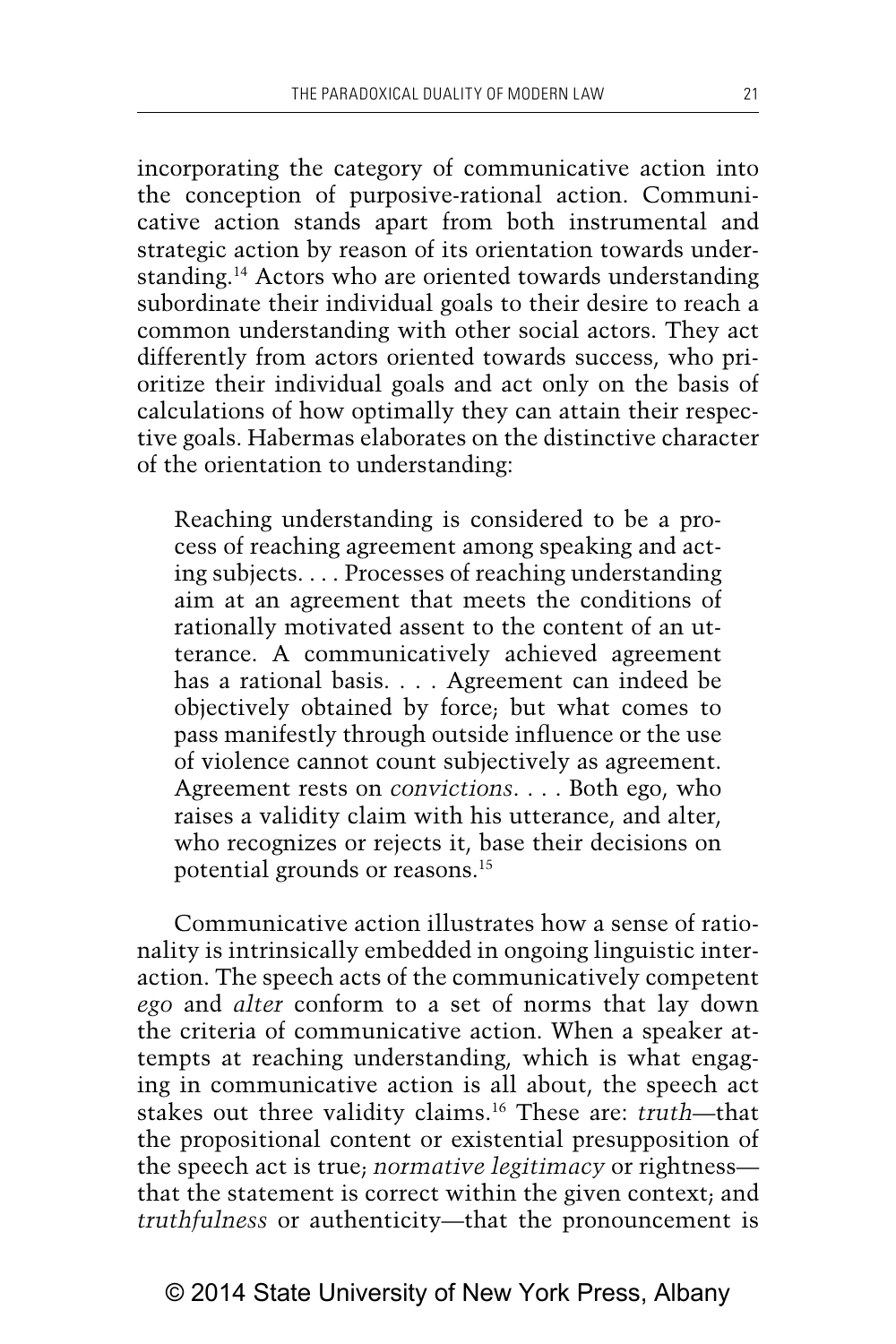expressed sincerely. Together these constitute the *conditio sine qua non* of every communicative action.17 The capacity for communicatively rational action simultaneously requires competence in the employment and defense of validity claims.

Habermas posits an intimate relation between knowledge and rationality. For him, the rationality of an utterance is a function of the reliability of the knowledge it contains; hence, the validity claims set forth in communicative action are always criticizable. They are liable to error, open to objective judgment, and dependent on a discursive ground to validate them.18 Utterances are not, therefore, immediately rational. Habermas explains why this is so:

In contexts of communicative action, we call someone rational not only if he is able to put forward an assertion and, when criticized, to provide grounds for it by pointing to appropriate evidence, but also if he is following an established norm and is able when criticized, to justify his action by explicating the given situation in the light of legitimate expectations. We even call someone rational if he makes known a desire or an intention, expresses a feeling or a mood, shares a secret, confesses a deed, etc., and is then able to reassure critics in regard to the revealed experience by drawing practical consequences from it and behaving consistently thereafter.<sup>19</sup>

When a speaker is able to persuade his or her hearers that the claims he or she makes are rational and deserve to be recognized, there arises a rationally motivated consensus that can serve to coordinate future action. By means of a rational utterance, a hearer can be motivated to agree with the content proposed by a speaker. Through his theory of communicative action, Habermas highlights the intrinsically dialogical feature of communication. There is no communication without interactive participants; at the very least, a speaker and a hearer are engaged in the communicative process—a speaker and a hearer who are both oriented to mutual or reciprocal understanding, and are capable of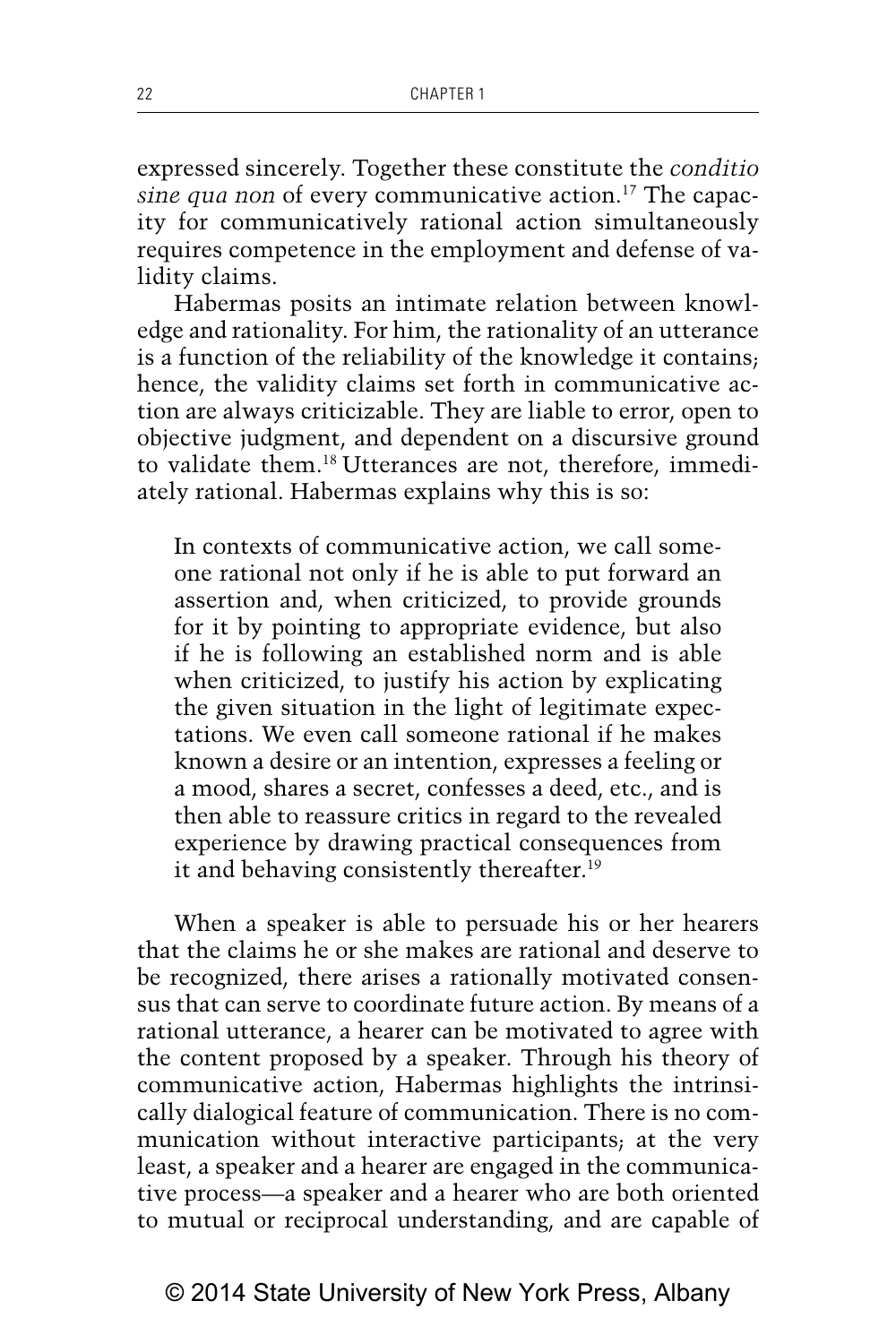taking an affirmative or negative position when a validity claim is challenged.20

The mutual understanding that speaker and hearer attempt to establish is conditioned by social reality. Mutual understanding cannot be attained in a situation where both speaker and hearer regard each other as strategic adversaries bent on pushing a private agenda to achieve personal objectives. Habermas stresses that precisely "the goal of coming to an understanding is to bring about an agreement that terminates in the intersubjective mutuality of reciprocal understanding, shared knowledge, mutual trust, and accord with one another."21 This means that both speaker and hearer must consider each other as partners equally intent on the accomplishment of a common goal.

Communicative action seeks the cooperation of dialogical participants through a consensus regarding the rational validity of the norms whereby they understand the situation. The consensus is important because it serves to regulate the otherwise conflicting individual interests and to coordinate social action. It also makes possible the rationalization of social action according to the agreed norms in such wise that when the action fails to conform to these norms, an outright criticism can be mounted against it. These twin possibilities underscore the advantage of communicative action.

Habermas clarifies that the function of communicative reason is not to generate prescriptions:

Communicative reason . . . has a normative content only insofar as the communicatively acting individuals must commit themselves to pragmatic presuppositions of a counterfactual sort. . . . Communicative reason thus makes an orientation to validity claims possible, but it does not itself supply any substantive orientation for managing partial tasks—it is neither informative nor immediately practical.<sup>22</sup>

The function of communicative reason may be viewed, on the one hand, as a limitation, in the sense that communicatively acting individuals are not provided with a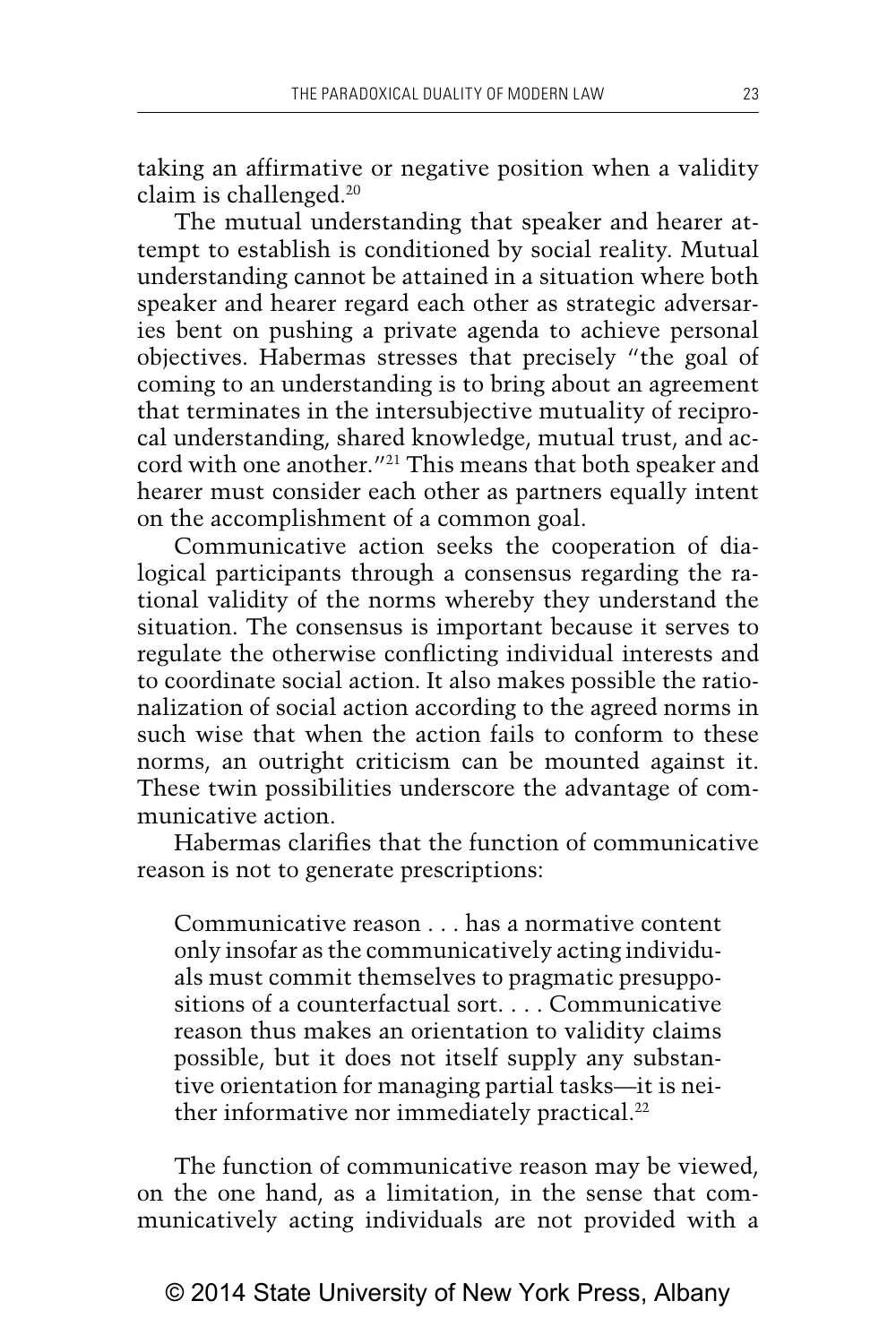normative ought towards action. Habermas admits that, unlike the classical form of practical reason, one does not encounter in communicative reason the forceful imperative for action traceable either "deontologically to the normative validity of a moral law, axiologically to a constellation of preferred values, or empirically to the effectiveness of a technical rule."23 The insights for action that follow from the exercise of communicative rationality are "reached in a hypothetical attitude and carry only the weak force of rational motivation."24 They do not necessarily or immediately culminate in action.

On the other hand, situating practical reason within the concept of communicative rationality imbues that same reason with a novel status. Habermas thinks it becomes heuristic and assists the reconstruction of the network of discourses that not only helps to shape opinions and to facilitate the attainment of consensus, but also serves as a critical standard to evaluate actual practices in the social arena.25 Communicative rationality thus contains twofold aspects; it marshals "an ensemble of conditions that both enable and limit."26 And this is because it no longer simply pertains to the relation of a cognizing and monologically acting subject to an object, but involves rather the relation of communicating and dialogically acting individuals oriented towards the *telos* of mutual understanding.

The manner in which conclusions or resolutions are arrived at is of fundamental importance in rational discourse. Habermas develops a procedural view of rationality from which he derives two implications. The first is that communicative rationality, being not didactic, yields knowledge that is theoretically fallible and leads to conclusions that continually remain questionable and criticizable and hence open to further revision at all times. The reason is that the context of communicative reason is always limited. The second implication is that, by way of this procedure, competent speakers are able to engage in successful interaction. While the context within which dialogical actors engage in communicative action is limited, the claims to validity that they raise presuppose an idealizing moment that brings the actors beyond the immediate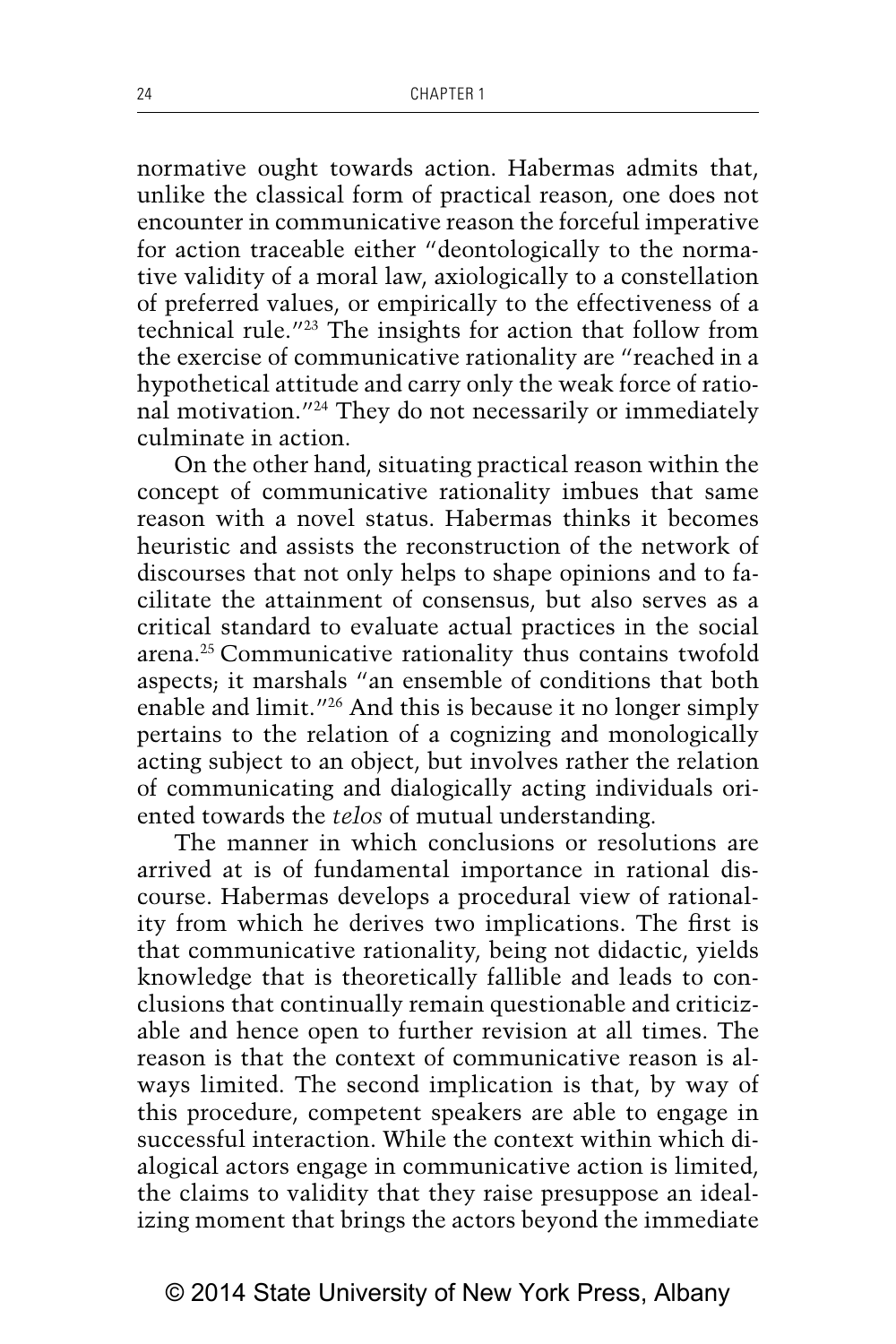context where they raise their claims.<sup>27</sup> A reference is made to something transcendent or independent of us in our relation to reality: "With each truth claim, speakers and hearers transcend the provincial standards of a particular collectivity, of a particular process of communication localized here and now."28

The tension between the "strongly idealizing, contexttranscending claims of reason and the always limited context in which human reason must ply its trade" constantly accompanies the process of communicative action. Habermas writes:

[V]alidity claims are Janus-faced: as claims, they overshoot every context; at the same time, they must be both raised and accepted here and now if they are to support an agreement effective for coordination—for this there is no acontextual standpoint. The universalistic meaning of the claimed validity exceeds all contexts, but only the local, binding act of acceptance enables validity claims to bear the burden of social integration for a context-bound everyday practice.<sup>29</sup>

The tension, in other words, cannot be overcome. Habermas calls it the tension between *facticity* and *validity*.

The correlation between communicative action and linguistic validity claims denotes the singular capacity of communication to serve as a medium to bind actors in dialogical interaction and to coordinate their action. The binding character of communicative action is embodied in the obligation of the speaker to produce rationally convincing justifications of his or her claims for the sake of his or her hearers, who are bidden to evaluate the claims presented. The raising of a validity claim affirms, moreover, the mutual commitment of participants in discourse to criteria of validity that make communication possible. This leads to the establishment of social relationships among them insofar as their mutual commitment enables each communicating actor to see his or her own perspective side by side with that of another in relation to the objective world that they intersubjectively share.30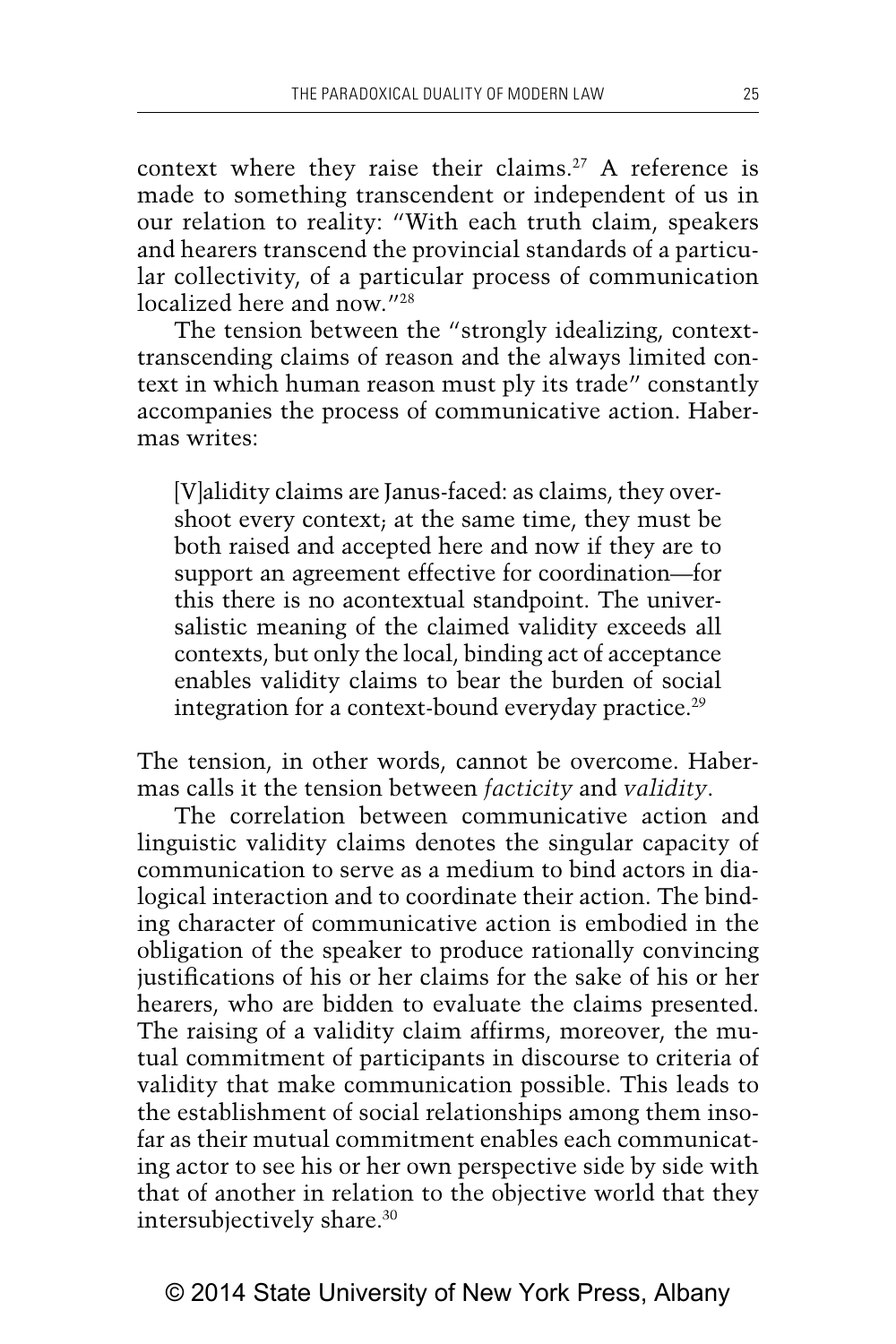The validity standards to which social actors commit form the basis of the social bond. The degree of rationalization that informs social institutions and processes is, according to Habermas, directly proportional to the development of communicative practices in that society. Where these practices are hampered by purposive rationality—for instance, in the economic sector and other types of formal organizations—"the consequence is that relations which should be based on personal commitment, common understanding and involvement, are instead regulated on an impersonal basis, with alienation, disintegration of social responsibility and decline of legitimacy as results."31

The ascendancy of communicative action, especially in political institutions and processes, is an extremely important proposition to make because it opens wide the range of rationality and freedom, which is relevant to a theory of deliberative democracy and discursive politics. It should also be stressed that the absence of rationality and freedom compounds the problem of legitimation in the modern society.

With regard to the power of communication to coordinate social action, Habermas thinks that such power depends on how the tension between facticity and validity is resolved. In an earlier setting, this tension did not exist because there was "a fusion of facticity and validity" like in the "archaic institutions that present themselves with an apparently unassailable claim to authority," or in those kinship societies where "institutions protected by taboos form a site where cognitive and normative expectations merge and harden into an unbroken complex of convictions linked with motives and value orientations."32

The same no longer holds in the modern period, where secularism and disenchantment reign and resources like traditions and strong institutions, with which the tension was bridged in prior times, have lost much of their puissance.<sup>33</sup> The implication is that in the present state of affairs, managing the tension between facticity and validity is no longer possible in venues that in the past proved adequate. There is a need to explore new avenues and to forge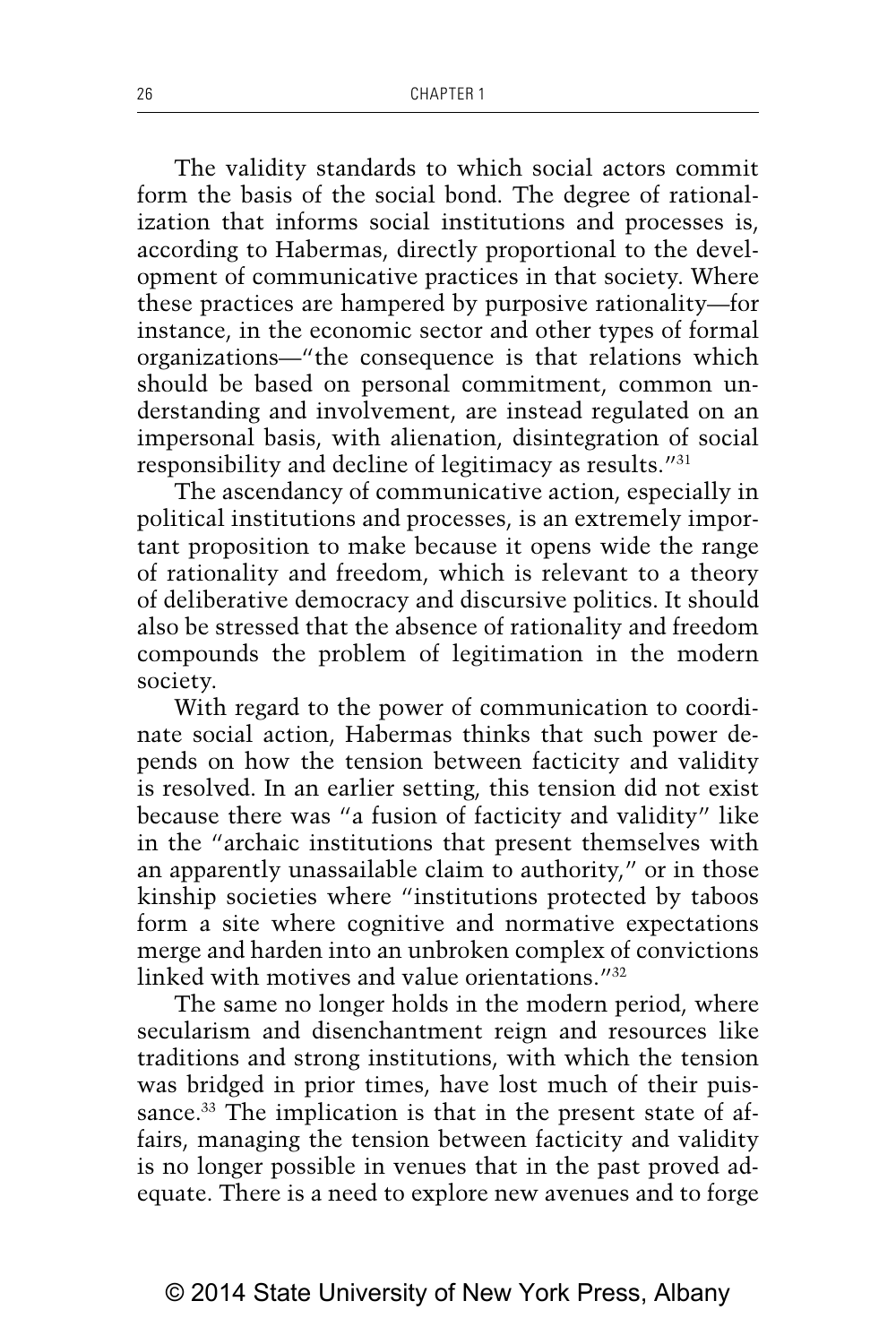new tools to carry out the tasks of social reproduction and integration.34 Habermas points to communicative action in this regard:

With the concept of communicative action, which brings in mutual understanding as a mechanism of action orientation, the counterfactual presuppositions of actors who orient their action to validity claims also acquire immediate relevance for the construction and preservation of social orders; for these orders *exist* through the recognition of normative validity claims. This means that the tension between facticity and validity built into language and its use turns up again in the dynamics of the integration of communicatively socialized individuals.35

Habermas explains how language functioning communicatively becomes the primary source of social integration:

In such action, actors in the roles of speaker and hearer attempt to negotiate interpretations of the situation at hand and to harmonize their respective plans with one another through the unrestrained pursuit of illocutionary goals. . . . This use of language functions in such a way that the participants either agree on the validity claimed for their speech acts or identify the points of disagreement, which they conjointly take into consideration in the course of further interaction. Every speech act involves the raising of criticizable validity claims aimed at intersubjective recognition. A speech-act offer has a coordinating effect because the speaker by raising a validity claim, concomitantly takes on a sufficiently credible guarantee to vindicate the claim with the right kind of reasons, should this be necessary.36

The task of social integration is not yet completely achieved at the intersubjective level. While communicative reason and action provide a sufficient venue in which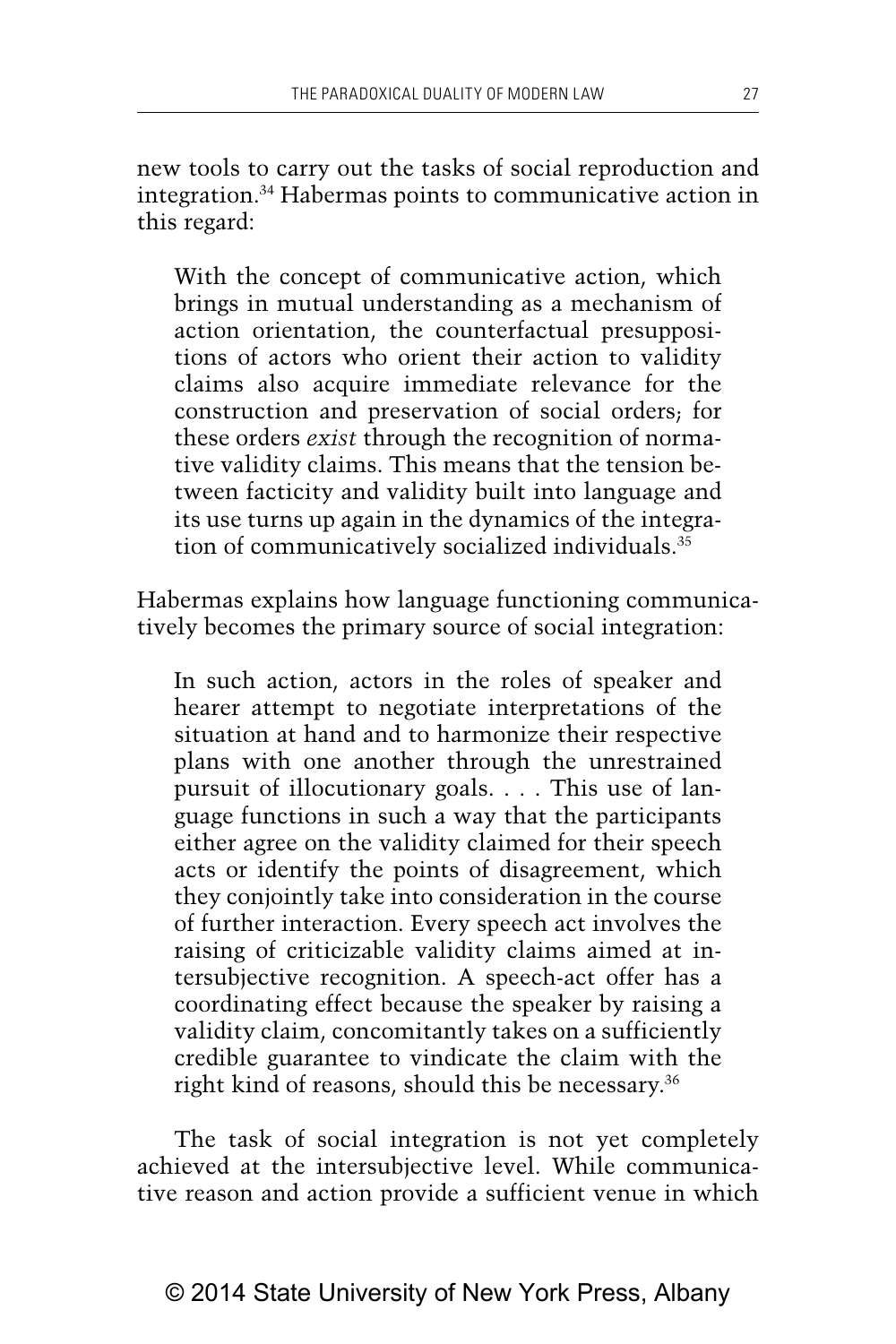the tension between facticity and validity may be satisfactorily negotiated, the inescapable fact remains that every agreement welded communicatively is subject to challenge and therefore remains at best a fragile basis for social integration.37 The communicative deficit is complicated by another dilemma, namely the emergence in modernity of "a predominantly secular society in which normative orders must be maintained without social guarantees."38 Modern society has become differentiated and pluralized such that social issues and assumptions need to be arbitrated communicatively. In the past, said issues and assumptions were reckoned immune from challenge; in the present, they are no longer granted easily and unquestioningly. The monolithic lifeworld background in which they were once safely nestled, and the formidable authority and institutions that vouchsafed them, have disintegrated considerably. It seems no area of modern life is spared any more from relentless critical scrutiny nor exempt from the intensified demand for its own rationalization.

The modern scene has also been the *situs* for the surfacing of multiple groups, subcultures, and subsystems; local rationalities or worldviews; and varying traditions and values. The citizens of modern society are thus confronted with a plethora of spheres of validity, which they have to delineate clearly from one another and with which they have to wrestle separately. Added to this is the intrusion of strategic action, which tries to wrest from communicative action the initiative for social integration.<sup>39</sup> The strategic phenomenon refers particularly to the rise in modern society of a capitalist economy, which serves to synchronize relations within its own subsystemic network. Habermas notes that traditional societies were structurally monolithic; the capacity for action was concentrated in the state organization. This is not the case for modern societies where the state no longer represents the capacity for action of society as a collectivity; instead, "the state apparatus becomes dependent upon the media-steered subsystem of this economy; this forces it to reorganize and leads, among other things, to an assimilation of power to the structure of a steering medium: power becomes assimilated to money.<sup>"40</sup>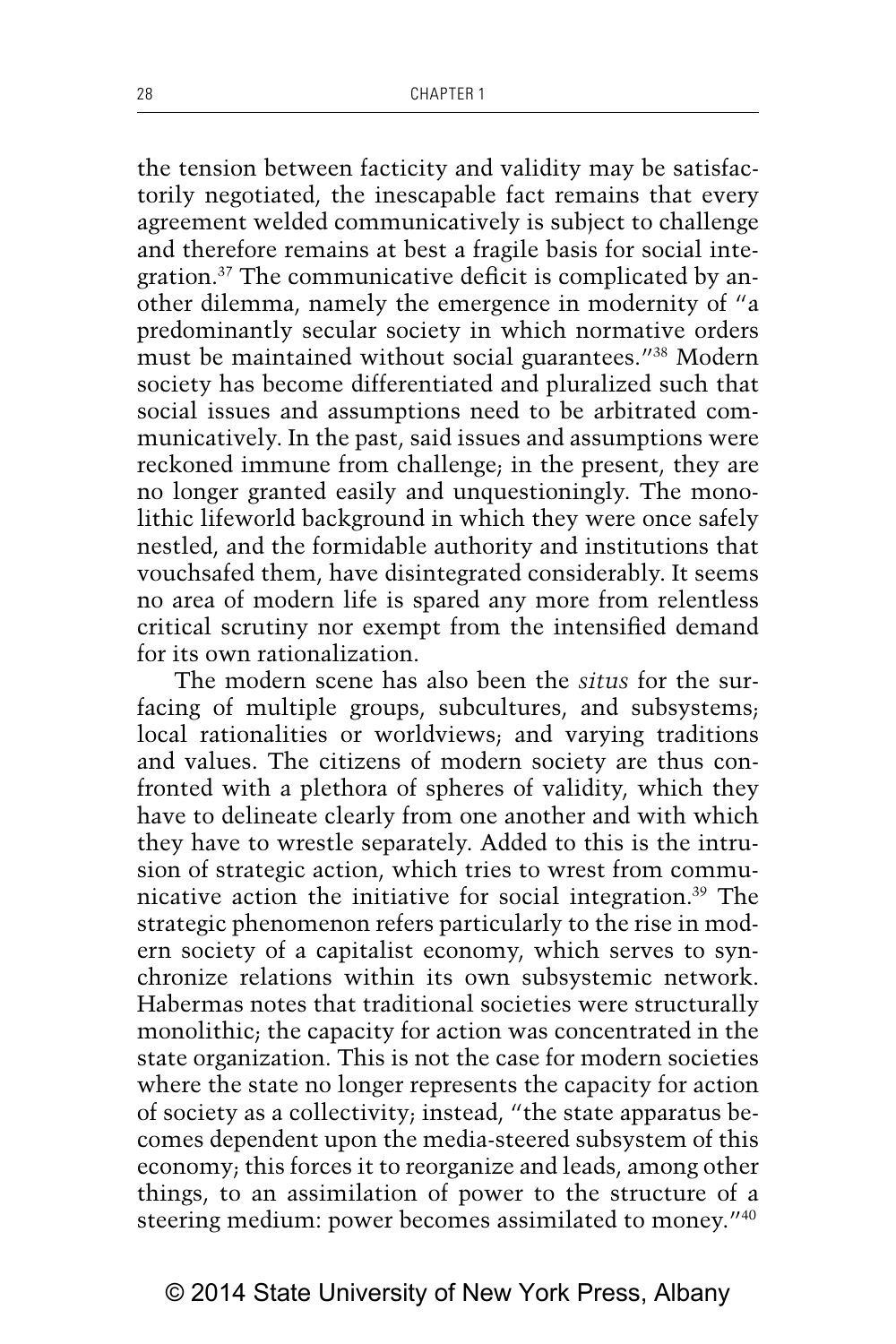The convergence of political and economic power has resulted in an anomaly with respect to the motivation for action. George Trey explains:

On the one hand, due to rationalization, secularization, and differentiation within the lifeworld, modernity meets the condition necessary for consensus formation to coordinate social action. On the other hand, due to the huge need for coordination in a social order that has grown increasingly complex, nonlinguistic "steering media" (power and money) play a more dramatic role. As efficiency is of paramount importance to the capitalist economy, it is the latter mode of action coordination that comes to dominate, relegating the lifeworld to subsystem status.<sup>41</sup>

The elevation of the steering media of power and money as devices for social coordination has bred a disastrous effect on the integrating capacity of the lifeworld. Complex systemic networks have come to dominate the lifeworld, and they have transformed the lifeworld into a subsystem. Power and money replace linguistic modes of action coordination. This means that the rational motivation for action, one grounded on consensus formation, is shunted aside and supplanted with an empirical one, backed by the force of money and power. In other words, "media such as money and power . . . encode a purposive-rational attitude towards calculable amounts of value and make it possible to exert generalized, strategic influence on the decisions of other participants while *bypassing* processes of consensusoriented communication"; as a consequence, "the lifeworld contexts in which processes of reaching understanding are always embedded are devalued in favor of media-steered interactions. . . . [T]he lifeworld is no longer needed for the coordination of action."42

As Habermas considers the gravity of the problem that modern society imposes, he discovers how magnified the tension between facticity and validity has become. It overtaxes the integrating capacity of communicative action so that it becomes imperative to look elsewhere for what can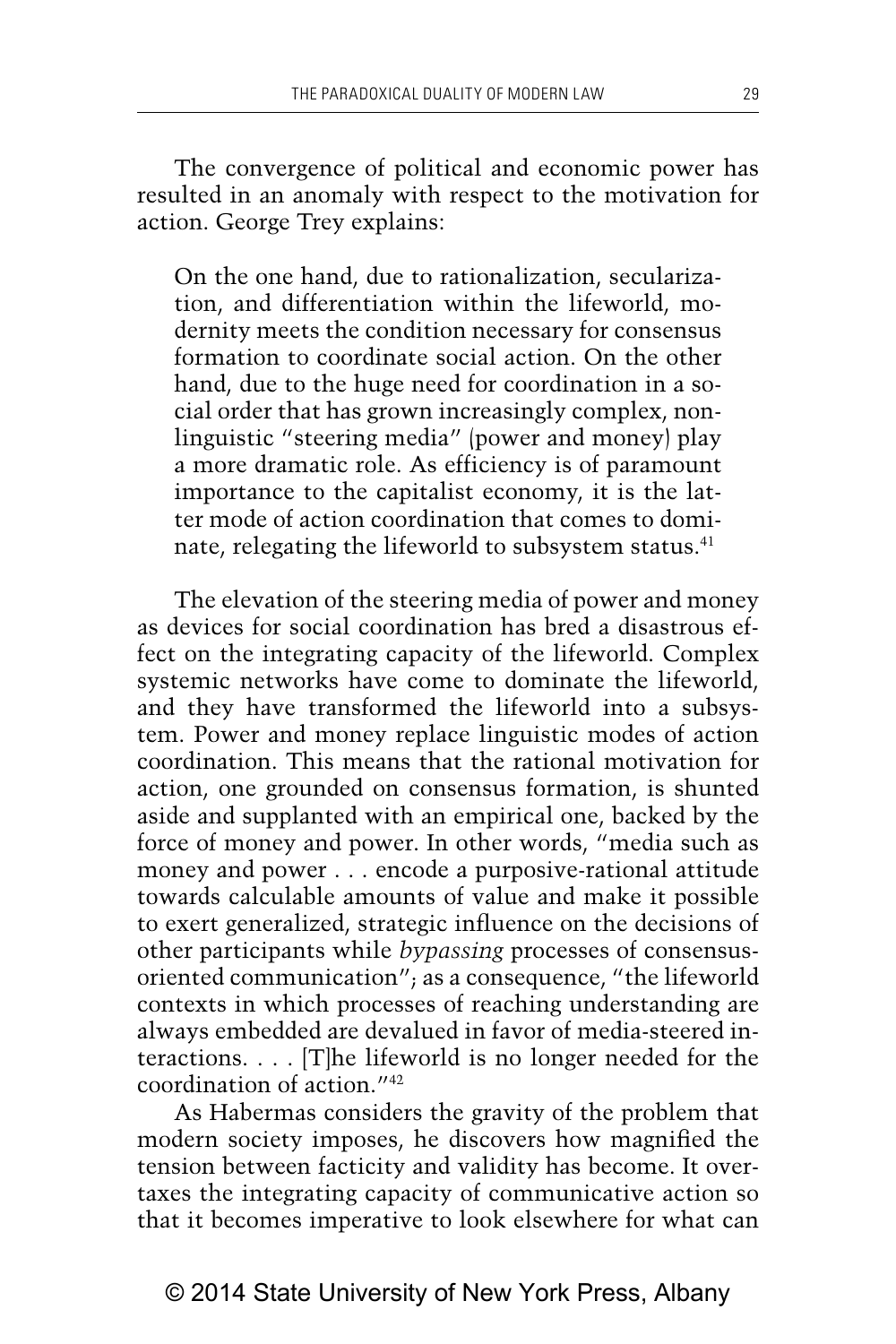assist social reproduction and integration. Habermas locates this in the medium of law, particularly in the modern form of positive or enacted law. For him the law is the suitable mechanism that complements communicative action and by means of which the aggravated tension of facticity and validity can be resolved. The law also enables the extension of communicative rationality into virtually all regions of society.43 Kenneth Baynes sums up this reasoning of Habermas:

In highly differentiated and pluralist societies the task of social coordination and integration falls to institutionalized procedures of legitimate lawmaking that transform into binding decisions the more diffuse public opinions initially produced via the anonymous communication network of a loosely organized and largely autonomous public sphere.<sup>44</sup>

### TWOFOLD DIMENSIONS OF LEGAL VALIDITY

The tension between facticity and validity, when analyzed within the context of the law and the lawmaking process, involves a much more complex mode of validity. Habermas clarifies why this is so:

In the dimension of legal validity, facticity and validity are once again intertwined, but this time the two moments are not fused together—as they are in lifeworld certainties or in the overpowering authority of archaic institutions withdrawn from any discussion—in an indissoluble amalgam. In the legal mode of validity, the facticity of the *enforcement* of law is intertwined with the legitimacy of a *genesis*  of law that claims to be rational because it guarantees liberty.45

The internal tension persists in the legal medium and is reflected in its "claim to reach judgments that are both rational and certain (or predictable) as well as in its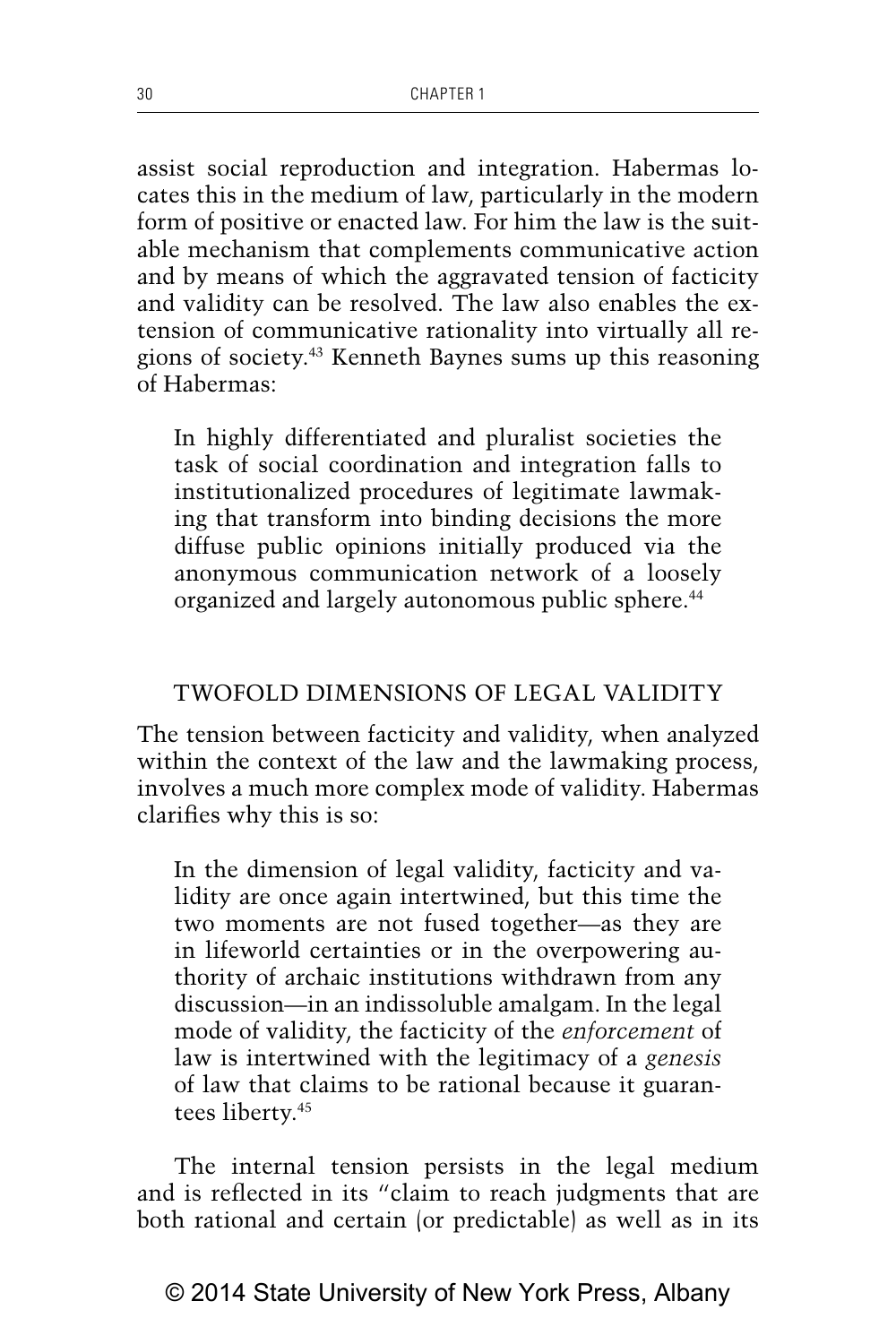claim to issue legitimate orders, that can be coercively enforced."46 While he acknowledges that the "conditions of coercion" do provide "*occasion* for norm-conformative behavior," Habermas thinks that compliance with the law is not enough, especially when the law is considered as a medium for social integration. To achieve the goal of social integration requires normatively valid rules by which the law can solicit from its subjects their rational motivation to follow in accordance with their free consent. Habermas writes thus: "Although legal claims are coupled with authorized coercion, they must always be such that the subjects can comply on account of their normative validity as well, hence out of 'respect for the law.'"47

Legal validity consists of two dimensions: on the one hand, the *facticity* of the legal institution "found in the threat of sanctions that are legally defined and can be enforced through court action"; on the other hand, the *validity* of the legal provisions "measured against the discursive redeemability of their normative validity claim . . . according to whether they have come about through a rational legislative process."48 These two elements are distinct in the sense that the "legitimacy of a statute" is not coincident with its "de facto implementation." The factual assent to the law by a subject does not necessarily entail his or her recognition of its legitimacy. Some other factors can easily be cited to account for his or her action. It is therefore critical that the subject is fairly assured regarding the justifiability of the law to which he or she is bound. Without this supposition, the law will not be able to generate rational motivation for actual compliance with its demand. In such a situation, it will be necessary to resort to other means of enforcing the law, like intimidation and the threat of sanctions. The latter course is patently unacceptable to Habermas, not only because of its obvious disregard for freedom—which he considers an equally essential component of legal validity—but more so because of its facile insinuation that the binding power of the law is dependent on factors alien to the legal medium itself. This would belie its capacity, putatively inherent in the law, to entice obedience to its command.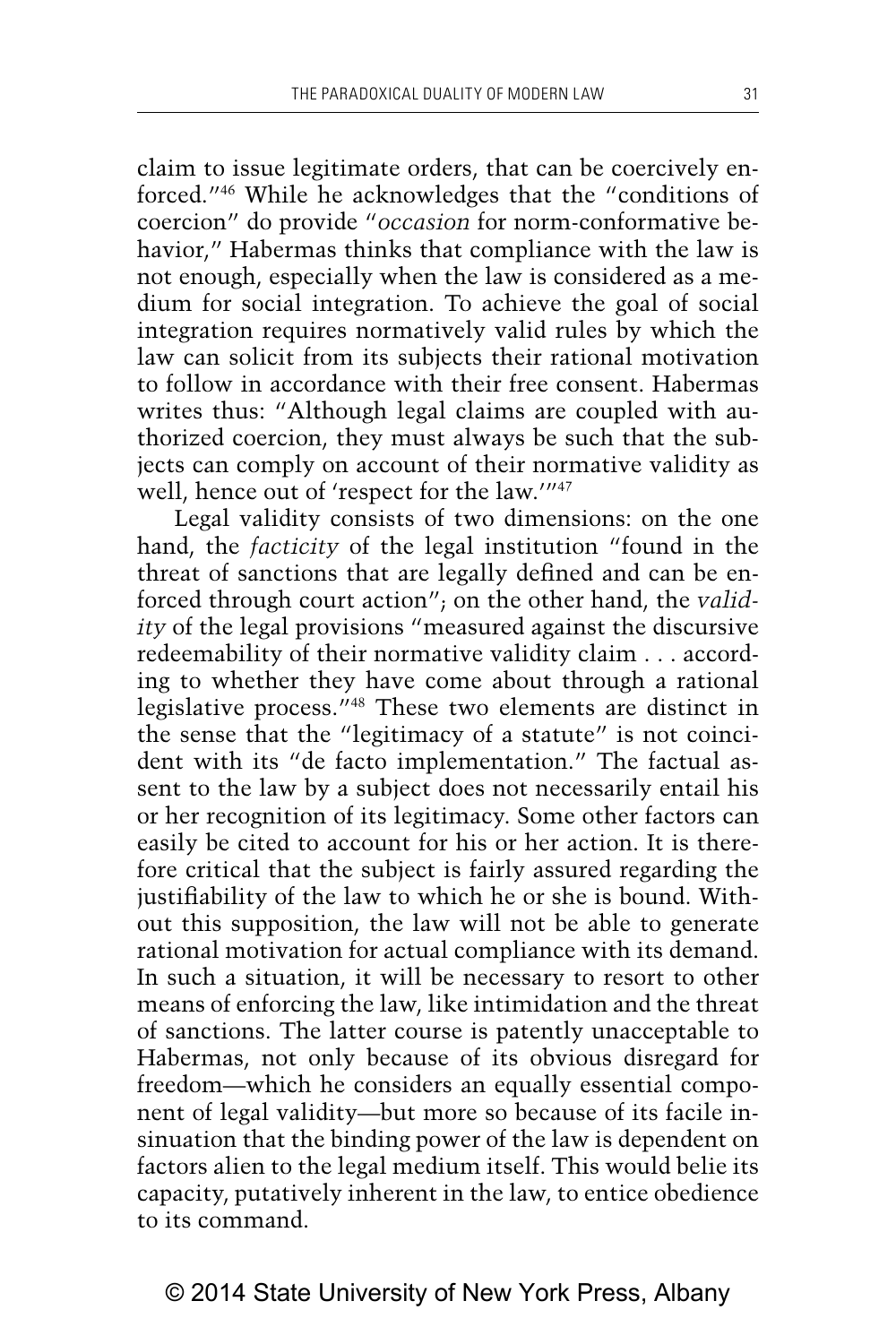Habermas argues that the rational substance of the law incorporates at once its ability to inspire adherence "from the nonenforceable motive of duty"; in other words, "the legal order must always make it *possible* to obey its rules out of respect for the law."49 This can be achieved through a lawmaking process $50$  that can be guaranteed as legitimate in itself. He explains how this can be so:

The process of legislation . . . represents the place in the legal system where social integration first occurs. For this reason, it must be reasonable to expect those who participate in the legislative process, whether directly or indirectly, to drop the role of private subjects and assume, along with their role of citizen, the perspective of members of a freely associated legal community, in which an agreement on the normative principles for regulating social life either has already been secured through tradition or can be brought about deliberatively in accordance with normatively recognized procedures. . . . To the extent that rights of political participation and rights of communication are constitutive for the production of legitimate statutes, they must not be exercised by persons who act merely as private subjects of civil law. Rather, these rights must be exercised in the attitude of communicatively engaged citizens.<sup>51</sup>

Of course it is imperative that the law be socially effective. It is important that the law is passed and ratified, that it requires the observance of citizens, and that it can enforce the same observance through the imposition of commensurate penalty. Habermas emphasizes, however, the prior attention that must be accorded to lawmaking. He writes:

Coercible laws must prove their legitimacy as laws of freedom in the process—and by the kind of process—of lawmaking. . . . To be sure, legal behavior can be described as compliance with norms that have been backed with the threat of sanction and have acquired the force of law through the decisions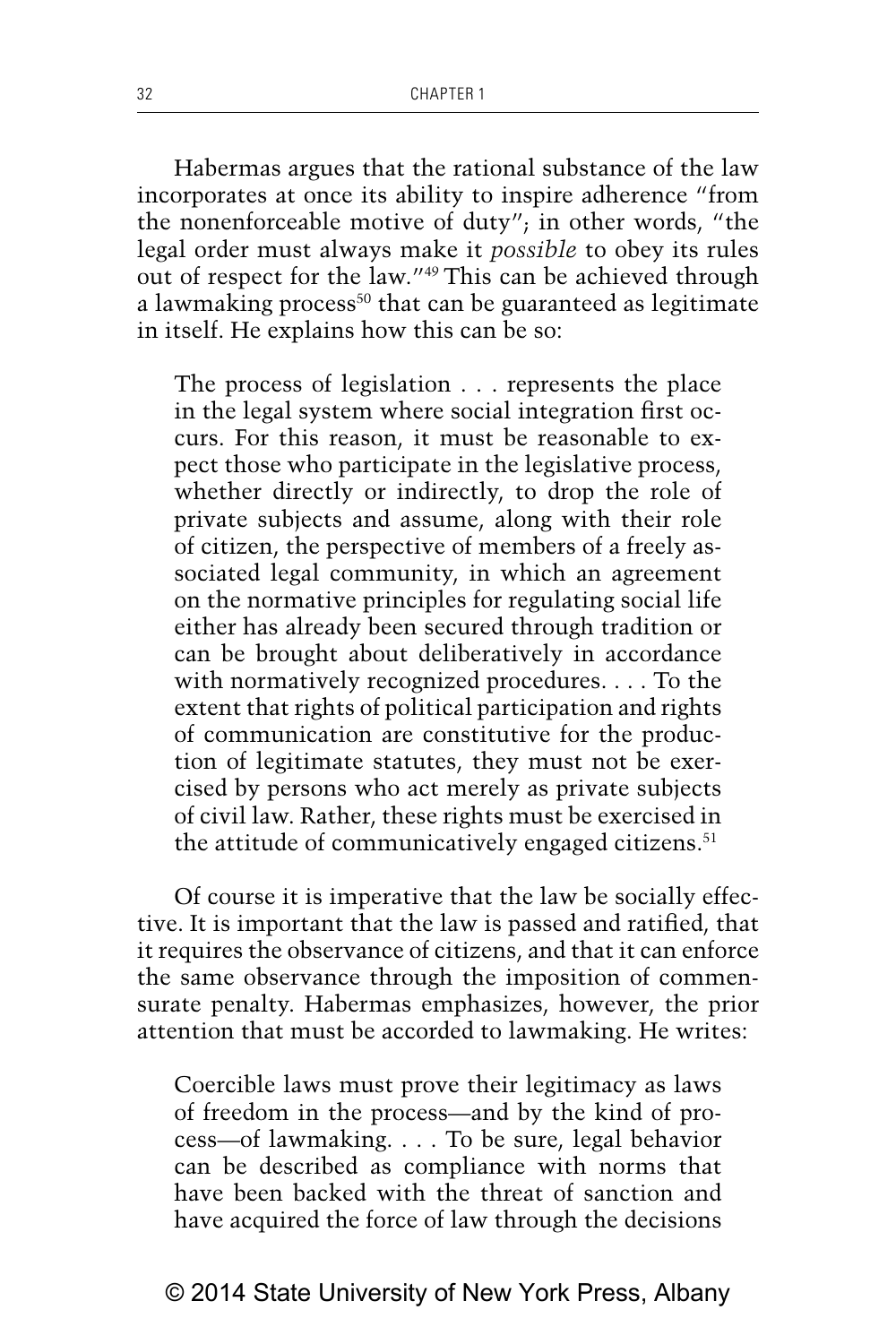of a political legislature. But the facticity of lawmaking differs from that of the enforcement of the law insofar as the permission for legal coercion must be *traced back* to the *expectation of legitimacy* connected with the decisions of the legislature, which are both contingent and revisable.<sup>52</sup>

The positivity of modern law is therefore inextricably connected to the process through which it is constituted in the first place. Habermas flatly rejects the idea of legitimacy based exclusively on legality. Lawmaking must always follow the principle of communicative rationality; it must invariably observe an intersubjective and noncoercive process of communication among "politically autonomous citizens." Without this communicative element, modern law cannot serve as a socially integrating force. It is only when those subject to the legal norm are able to identify with said norm as its "rational authors" that it is also effective as a medium of solidarity. Habermas therefore strongly maintains that although "the jointly exercised communicative freedom of citizens can assume a form that is mediated in a variety of ways by legal institutions and procedures . . . it cannot be completely replaced by coercive law," and this is because "modern law lives off a solidarity concentrated in the value orientations of citizens and ultimately issuing from communicative action and deliberation."53

The medium of law as it functions in modern society does not revoke the principles of communicative action; on the contrary, it seeks to maximize the rationality potential of language and strives to reinforce the capacity for social integration of communicative action. This alliance between modern law and communicative action is not without any difficulty. As a matter of fact, it heightens the tension between facticity and validity, already built into linguistic interaction and renders more rigorously the validity requirements of modern law. Habermas refers to these as the two sides of the law, "its positivity and its claim to rational acceptability."54 He points out, moreover, that modern society is no longer integrated solely by values and norms, or by mutual understanding alone, but also by economic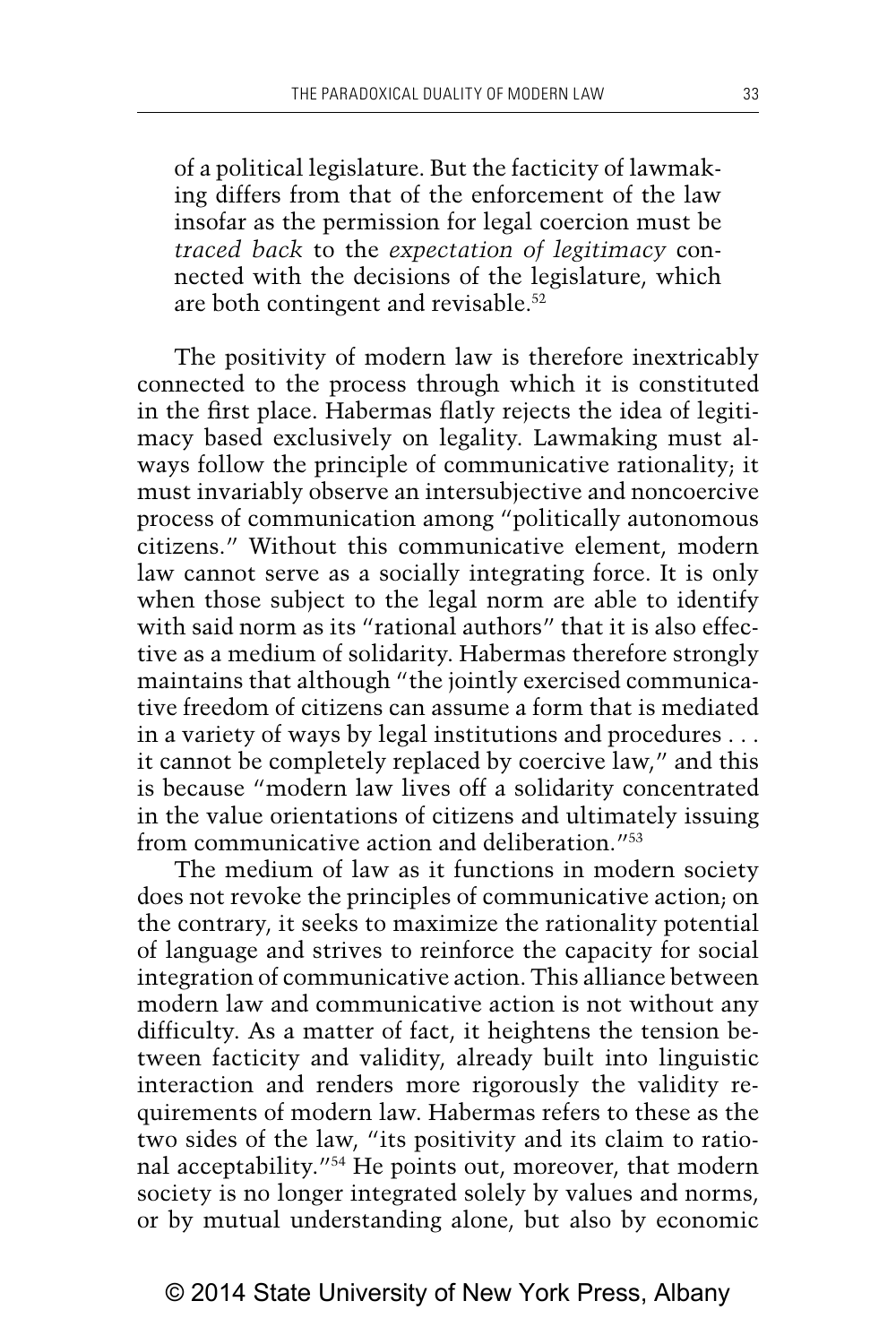markets and the administrative use of power, which are "systemic mechanisms of societal integration that do not necessarily coordinate actions via the intentions of participants, but objectively, 'behind the backs' of participants."55 This requires that modern law link up with these various resources in order to fulfill its integrating function; furthermore, as it is intermeshed with various imperatives, lawmaking must now address itself to diverse areas in need of legislation.

As a consequence, modern law sometimes falls short of its integrating function. Habermas admits the following:

Often enough, law provides illegitimate power with the mere semblance of legitimacy. At first glance, one cannot tell whether legal regulations deserve the assent of associated citizens or whether they result from administrative self-programming and structural social power in such a way that they independently generate the necessary mass loyalty.<sup>56</sup>

Modern law is hard pressed for self-legitimation, as it lacks on the one hand metasocial backing that can shield it from criticism, and is burdened on the other hand by "the *secular* pressure of the functional imperatives of social reproduction."57 It is thus compelled to confront "the 'external' tension between a political order's claim to be legitimate and its reliance on the de facto recognition of its members."58

#### THE NORMATIVE SENSE OF THE MODERN RULE OF LAW

It is clear from the foregoing that, for Habermas, the following considerations are indispensable in formulating a conceptual reconstruction of modern law: one, the law must satisfy "the functional requirements of a complex decentralized society"; and two, it must meet "the precarious conditions of a social integration that takes place through the acceptability of validity claims."59 These provisos are to be jointly addressed; otherwise, the law would amount to either an inutile or extraneous adjunct in the modern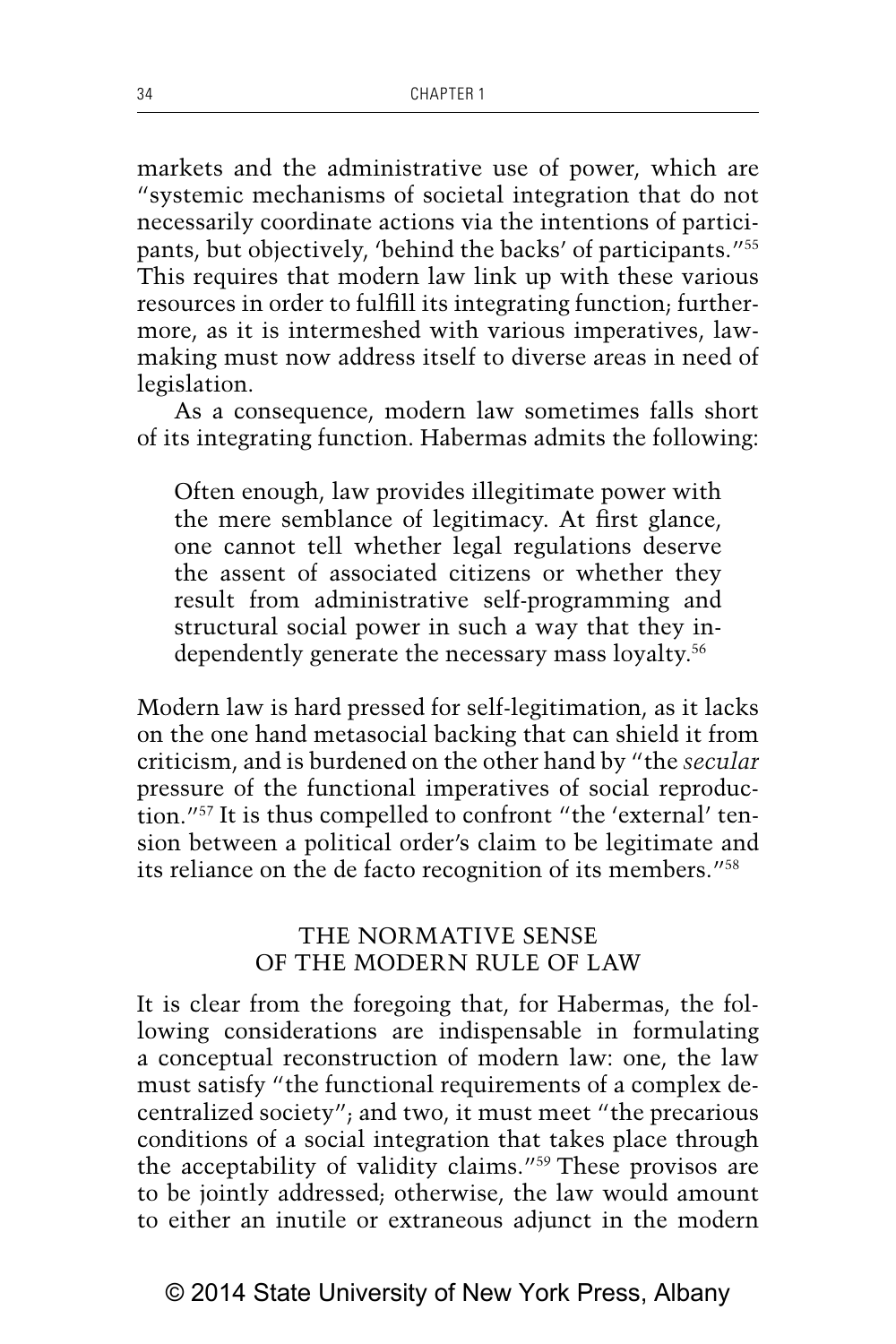society from which it must derive its validity and therein perform its function.

At the very center of modern law, moreover, lies a paradox, and this presents a challenge in terms of how the law can succeed in being valid. Habermas writes:

Modern law displaces normative expectations from morally unburdened individuals onto the laws that secure the compatibility of liberties. These laws draw their legitimacy from a legislative procedure based for its part on the principle of popular sovereignty. The paradoxical emergence of legitimacy out of legality must be explained by means of the rights that secure for citizens the exercise of their political autonomy. . . . As "subjective rights," these rights enjoyed by citizens display on the one hand the same structures as all rights that grant spheres of free choice to the individual. . . . On the other hand, the procedure of democratic legislation must confront participants with the normative expectations of an orientation to the common good, because this procedure can draw its legitimating force only from a process in which citizens reach an understanding about the rules for their living together.<sup>60</sup>

The efficacy of law to serve as medium of social integration stems from its possession of coercive power that is allegedly backed up by its validity. The legal validity that is staked is not just factual but also consensual. The validity of the law is claimed to have been conferred by those to whom it applies. Its decrees must therefore be dutifully observed by those subject to it. The law brooks no opposition and any violation is met with sanction; in other words, before the law no individual may behave with impunity. The law defines by external constraints the range of options that the individual may take up. To defy the law is tantamount to defying oneself. Paul Chevigny puts it this way:

The kernel of the concept of law that Habermas draws upon . . . is familiar. He is exploring the implications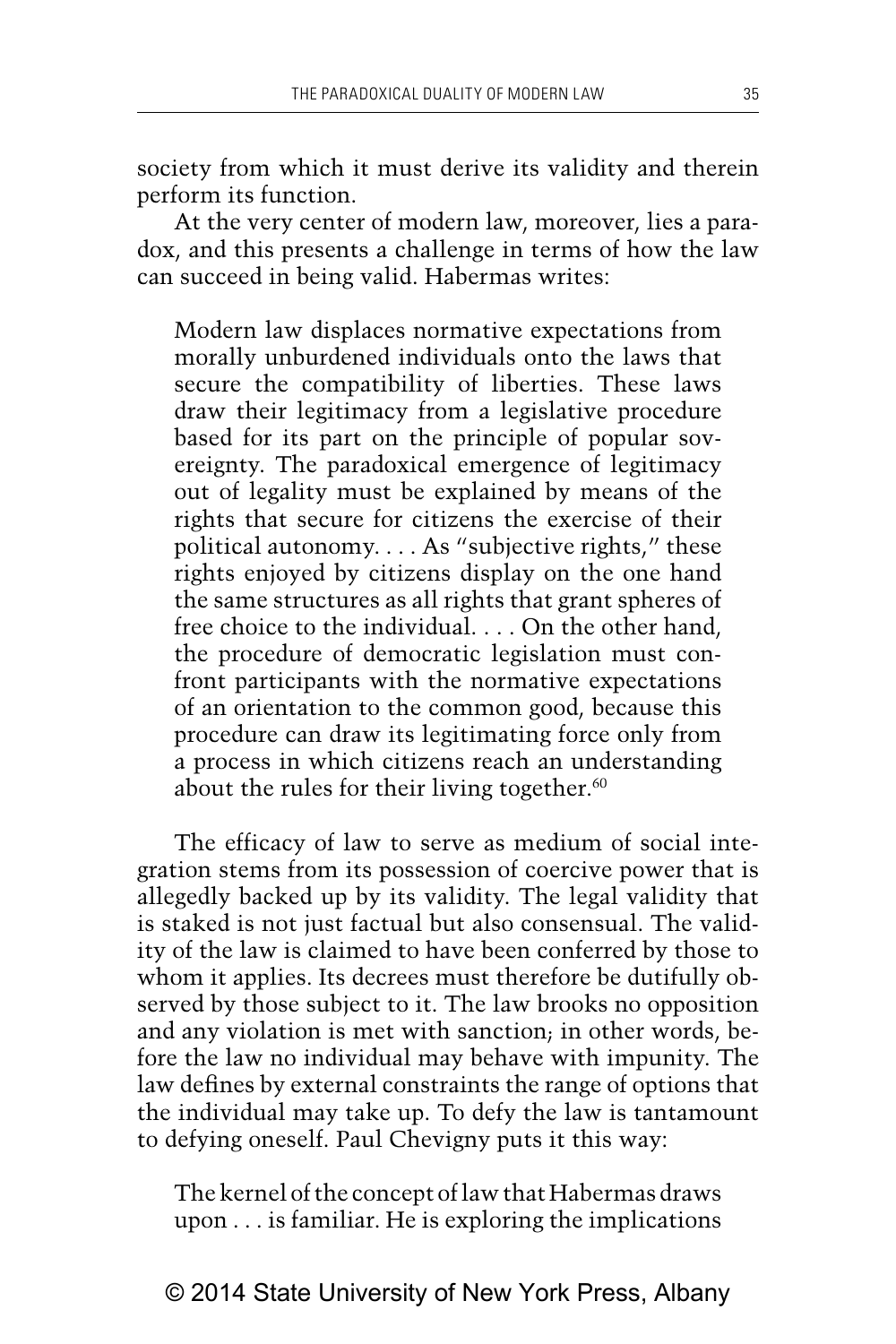of a Kantian ideal of legality, which combines the positive fact of a legal enactment—that it has behind it the power of official coercion—with its validity in the broader sense that we obey it because we recognize the force of its rationale and the legitimacy of its source. . . . [This] ideal of legality, where law is coercive but at the same time recognized as valid, is possible in a modern democratic state only when citizens have the power to participate fully in making the laws that bind them.<sup>61</sup>

This claim of legal validity presents a dilemma especially in the democratic constitutional state where the framing of the laws is for the most part removed from the citizens and entrusted to legislators. The arrangement is not a grant of blanket authority for the legislators to enact any law they please; on the contrary, it imposes upon the legislators the obligation to offer justification for every law they pass. If the law fails in this regard then it cannot deserve the recognition of the citizens because the citizens are the ultimate subjects of the law, and it is for their interests and welfare that the law exists in the first place. In such a situation the law is a vapid command bereft of the power to demand compliance.

The preceding remarks accentuate the complication that a credible theory of law must contend with. Modern law is based on individual rights, which ensure the private autonomy of citizens. The guarantee of freedom is not enough, however. The citizens must be able to participate in the lawmaking process. Without this concession, the law becomes an unwanted imposition that robs the citizens of their autonomy. This is because, as Rasmussen explains, "persons are autonomous . . . only in the measure that they can be understood at the same time as authors of the law to which they are subject as addressees."<sup>62</sup>

Habermas fully appreciates the perplexity involved in theorizing the nature of modern law. As a matter of fact, he regrets that "thus far no one has succeeded in satisfactorily reconciling private and public autonomy," citing as evidence "the unclarified relation between individual